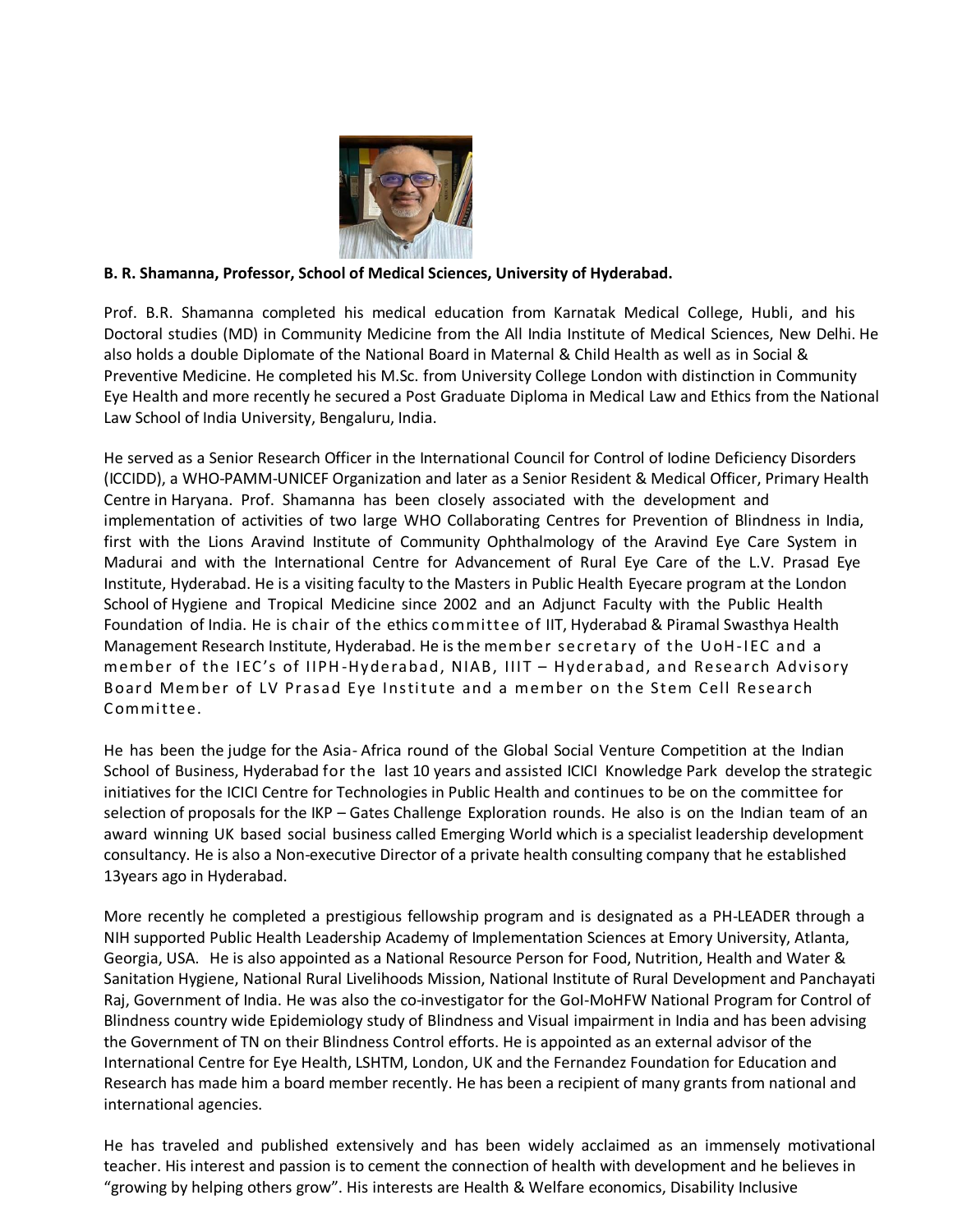Development, Education and teaching methods, Implementation Research in Health Sciences, and Alternative opinions and Politics in Health Care. He started the Masters in Public Health and Ph. D program in Health sciences – Public Health at the University of Hyderabad, India

*Contact Details:* **Prof. B.R.Shamanna Professor, School of Medical Sciences C-170, Old Life Sciences Block, Science Complex University of Hyderabad, Gachibowli, Hyderabad - 500046 T[@ 040-2313](callto:040-2313%205473) 5473/6679 5473; [M@+91-94404](mailto:M@+91-94404) 70618** E-mail: **brsm[d.uoh@nic.in,](mailto:uoh@nic.in) [brsham@uohyd.ac.in,](mailto:brsham@uohyd.ac.in) [brsham@gmail.com](mailto:brsham@gmail.com)**

## **PUBLICATION LIST OF PROF. B R SHAMANNA – 2016 – 2021**

- 1. Vashist P, Senjam SS, Gupta V, Manna S, Gupta N, Shamanna BR, Bhardwaj A, Kumar A, Gupta P. Prevalence of diabetic retinopahty in India: Results from the National Survey 2015-19. Indian J Ophthalmol. 2021 Nov;69(11):3087-3094.
- 2. Ramke J, Evans JR, Habtamu E, Mwangi N, Silva JC, Swenor BK, Congdon N, Faal HB, Foster A, Friedman DS, Gichuhi S, Jonas JB, Khaw PT, Kyari F, Murthy GVS,Wang N, Wong TY, Wormald R, Yusufu M, Taylor H, Resnikoff S, West SK, Burton MJ;Grand Challenges in Global Eye Health study group. Grand Challenges in globaleye health: a global prioritisation process using Delphi method. Lancet Healthy Longev. 2022 Jan;3(1):e31-e41.
- 3. Kulkarni S, Kondalkar S, Mactaggart I, Shamanna BR, Lodhi A, Mendke R, Kharat J, Kapse R, Dole K, Deshpande M. Generating evidence for planning eye care service delivery in an urban underprivileged population setting in Pune, Western India. BMJ Open Ophthalmol. 2019 Jul 22; 4(1):e000202.
- 4. Lepcha NT, Sharma IP, Sapkota YD, Das T, Phuntsho T, Tenzin N, Shamanna BR, Peldon S. Changing trends of blindness, visual impairment and cataract surgery in Bhutan: 2009-2018. PLoS One. 2019 May 9; 14(5):e0216398.
- 5. Kulkarni S, Kondalkar S, Mactaggart I, Shamanna BR, Lodhi A, Mendke R, Kharat J, Kapse R, Dole K, Deshpande M. Estimating the magnitude of diabetes mellitus and diabetic retinopathy in an older age urban population in Pune, western India. BMJ Open Ophthalmol. 2019 Feb 28; 4(1):e000201.
- 6. Mishra S, Shamanna BR, Kannan S. Exploring the Awareness Regarding E-waste and its Health Hazards among the Informal Handlers in Musheerabad Area of Hyderabad. Indian J Occup Environ Med. 2017 Sep-Dec; 21(3):143-148.
- 7. Ramachandra SS, Murthy GVS, Shamanna BR, Allagh KP, Pant HB, John N. Factors Influencing Employment and Employability for Persons with Disability: Insights from a City in South India. Indian J Occup Environ Med. 2017 Jan-Apr; 21(1):36-41.
- 8. Arora NK, Swaminathan S, Mohapatra A, Gopalan HS, Katoch VM, Bhan MK, Rasaily R, Shekhar C, Thavaraj V, Roy M, Das MK, Wazny K, Kumar R, Khera A, Bhatla N, Jain V, Laxmaiah A, Nair MKC, Paul VK, Ramachandran P, Ramji S, Vaidya U, Verma IC, Shah D, Bahl R, Qazi S, Rudan I, Black RE; ICMR INCLEN Research Priority Setting Network; National Steering Group; Research Sub-Committee; Nation-wide Network. Research priorities in Maternal, Newborn, & Child Health & Nutrition for India: An Indian Council of Medical Research-INCLEN Initiative. Indian J Med Res. 2017 May; 145(5):611-622.
- 9. ATTEND Collaborative Group. Family-led rehabilitation after stroke in India (ATTEND): a randomised controlled trial. Lancet. 2017 Aug 5; 390(10094):588-599.
- 10. Billot L, Lindley RI, Harvey LA, Maulik PK, Hackett ML, Murthy GV, Anderson CS, Shamanna BR, Jan S, Walker M, Forster A, Langhorne P, Verma SJ, Felix C, Alim M, Gandhi DB, Pandian JD. Statistical analysis plan for the family-led rehabilitation after stroke in India (ATTEND) trial: A multicenter randomized controlled trial of a new model of stroke rehabilitation compared to usual care. Int J Stroke. 2017 Feb; 12(2):208-210.
- 11. Liu H, Lindley R, Alim M, Felix C, Gandhi DB, Verma SJ, Tugnawat DK, Syrigapu A, Ramamurthy RK, Pandian JD, Walker M, Forster A, Anderson CS, Langhorne P, Murthy GV, Shamanna BR, Hackett ML, Maulik PK,